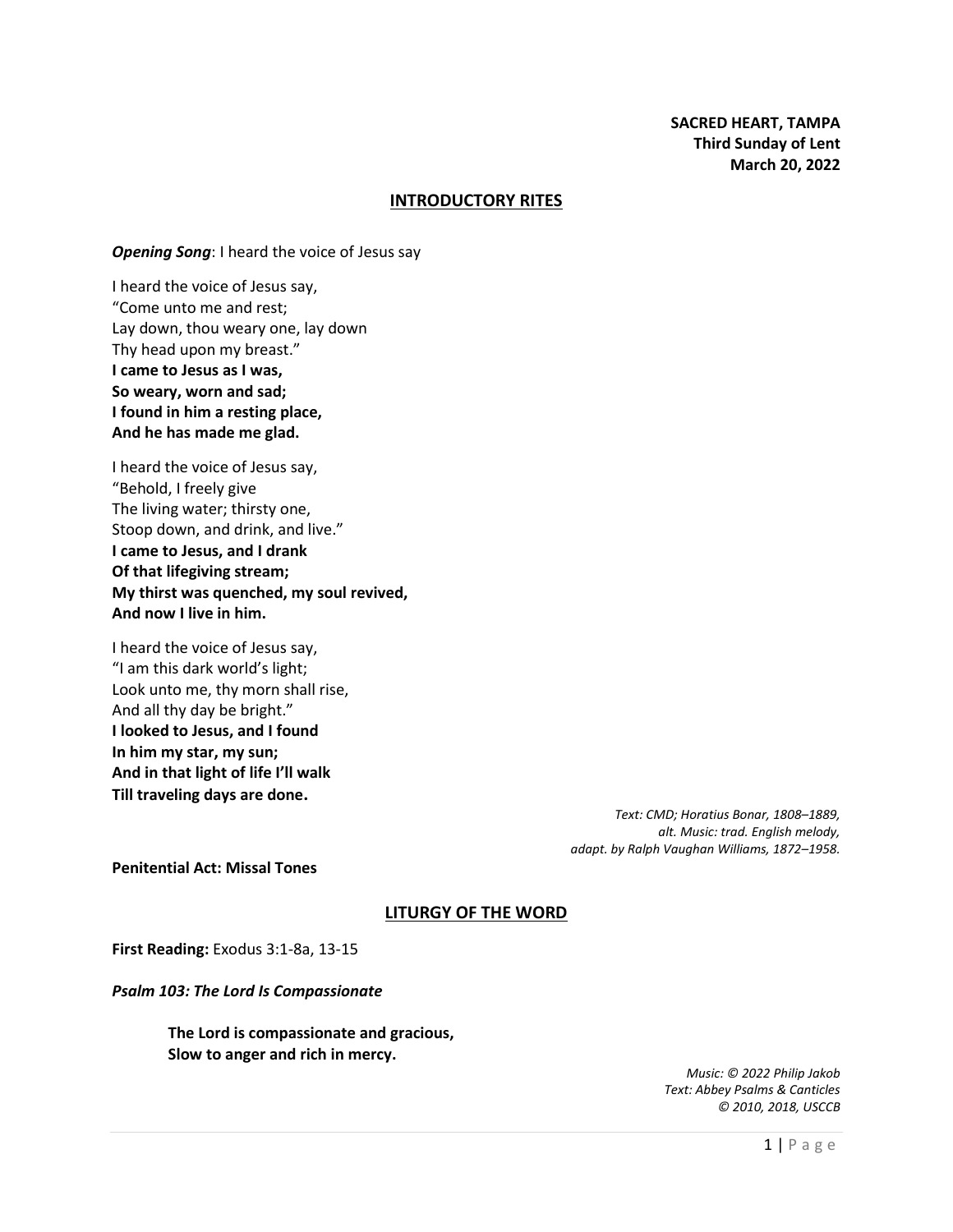*Psalm 95: O that today you would listen to his voice*

**O that today you would listen to his voice, harden not your hearts!**

**Second Reading:** 1 Corinthians 10:1-6, 10-12

*Gospel Greeting:* Lent Gospel Acclamation

# **Praise to you, Lord Jesus Christ, King of endless glory!**

**Gospel:** Luke 13:1-9

**Homily**

## **First Scrutiny: 9:00am MASS**

Intercessions for the Elect - Exorcism Scrutiny Psalm (**verses 1, 2, 5**) see Preparation of Gifts song

Dismissal of the Elect

**May the word of God strengthen you. May the word of God nourish you. May the word of God comfort you all your life.**

*© 1996, Christopher Walker, OCP*

**Apostle's Creed:**

**I believe in God, the Father almighty, Creator of heaven and earth, and in Jesus Christ, his only Son, our Lord,** *(all bow during the next two lines)* **who was conceived by the Holy Spirit, born of the Virgin Mary, suffered under Pontius Pilate, was crucified, died and was buried; he descended into hell; on the third day he rose again from the dead; he ascended into heaven, and is seated at the right hand of God the Father almighty; from there he will come to judge the living and the dead.**

**I believe in the Holy Spirit, the holy catholic Church,**

*Music: © 2022 Philip Jakob Text: Abbey Psalms & Canticles © 2010, 2018, USCCB*

*Music: © 2012 Philip Jakob*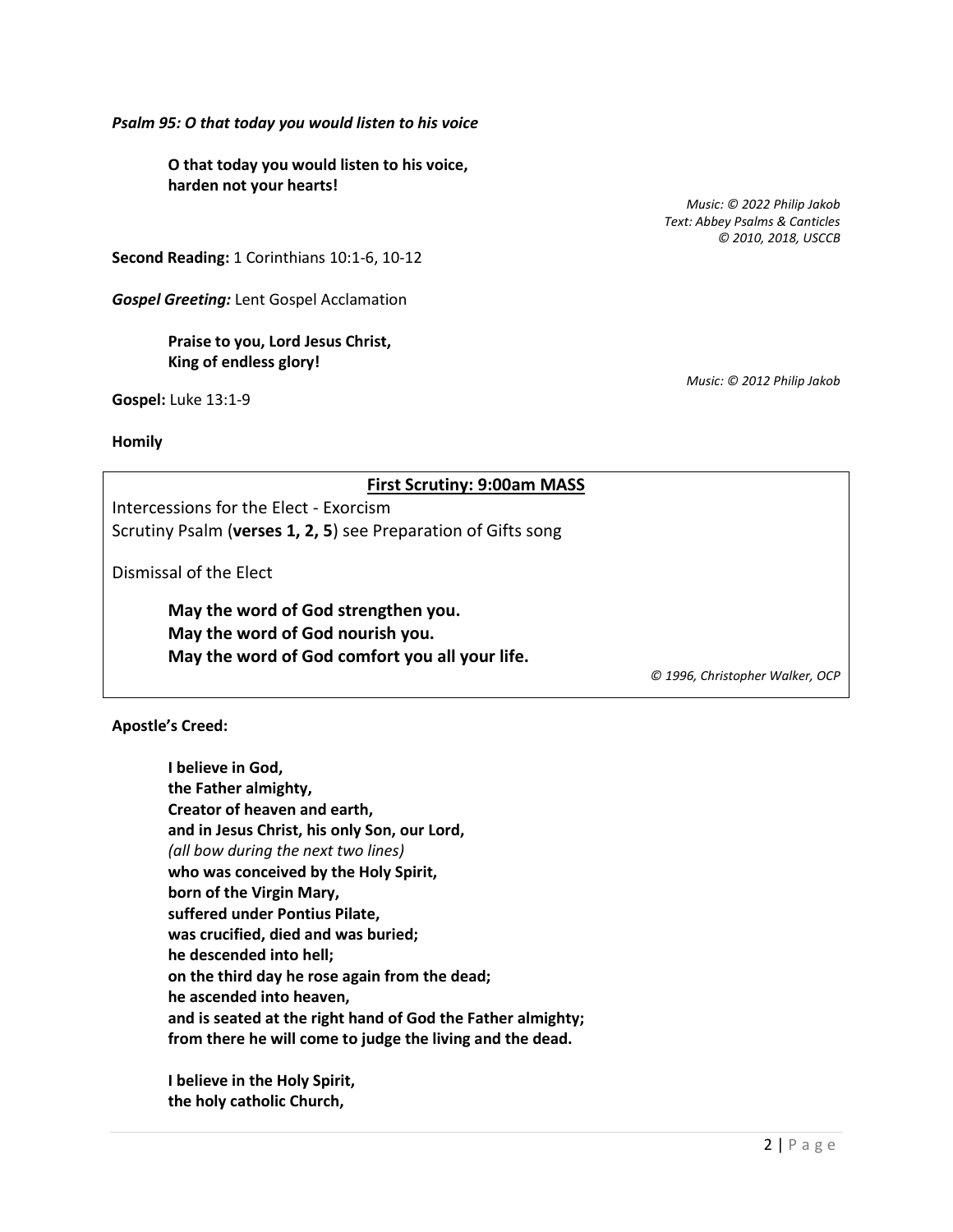**the communion of saints, the forgiveness of sins, the resurrection of the body, and life everlasting. Amen.**

## **LITURGY OF THE EUCHARIST**

## *Preparation of Gifts & Altar*: Scrutiny Psalm

**O God, you search me and you know me. All my thoughts lie open to your gaze. When I walk or lie down you are before me: Ever the maker and keeper of my days.**

**You know my resting and my rising. You discern my purpose from afar, And with love everlasting you besiege me: In ev'ry moment of life or death, you are.**

**Before a word is on my tongue, Lord, You have known its meaning through and through. You are with me beyond my understanding: God of my present, my past and future, too.**

**Although your Spirit is upon me, Still I search for shelter from your light. There is nowhere on earth I can escape you: Even the darkness is radiant in your sight.**

**For you created me and shaped me, Gave me life within my mother's womb. For the wonder of who I am, I praise you: Safe in your hands, all creation is made new.**

> *Text: Based on Psalm 139. Text and music © 1992, Bernadette Farrell. Published by OCP. All rights reserved.*

*Eucharistic Acclamations:* Missal Tones (plainsong) Holy, Holy – We Proclaim – Amen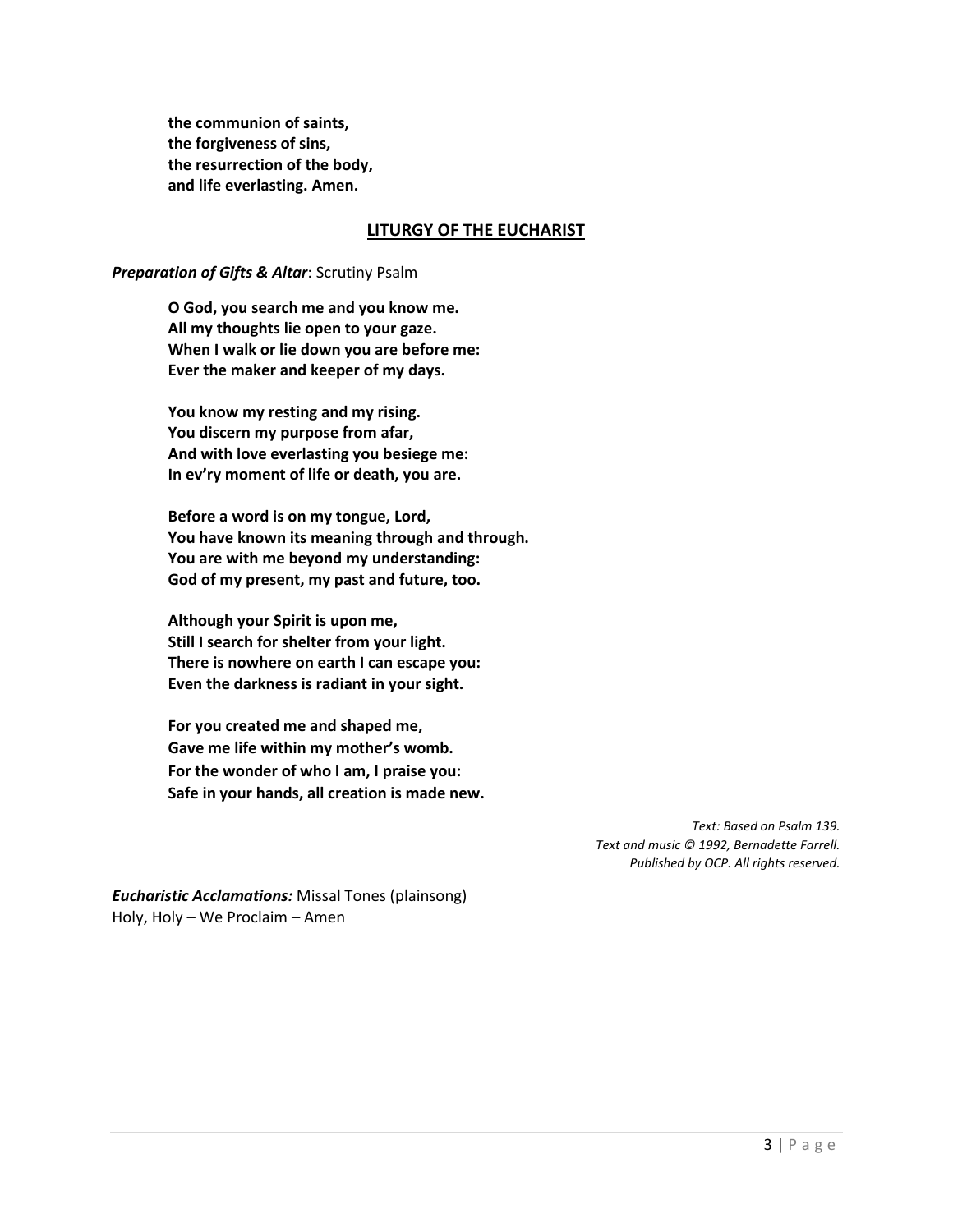# **COMMUNION RITE**

#### **Our Father**

*Lamb of God:* Missal Tones (plainsong)

#### *Communion Song:* Here I Am Lord

**I, the Lord of sea and sky, I have heard my people cry. All who dwell in dark and sin My hand will save. I who made the stars of night, I will make their darkness bright. Who will bear my light to them? Whom shall I send?**

**HERE I AM, LORD. IS IT I, LORD? I HAVE HEARD YOU CALLING IN THE NIGHT. I WILL GO, LORD, IF YOU LEAD ME. I WILL HOLD YOUR PEOPLE IN MY HEART.**

**I, the Lord of snow and rain, I have borne my people's pain. I have wept for love of them. They turn away. I will break their hearts of stone, Give them hearts for love alone. I will speak my word to them. Whom shall I send?**

**I, the Lord of wind and flame, I will tend the poor and lame. I will set a feast for them. My hand will save. Finest bread I will provide Till their hearts be satisfied. I will give my life to them. Whom shall I send?**

> *Text: Isaiah 6; Dan Schutte, b.1947, © 1981, Daniel L. Schutte and New Dawn Music. Published by OCP Publications.*